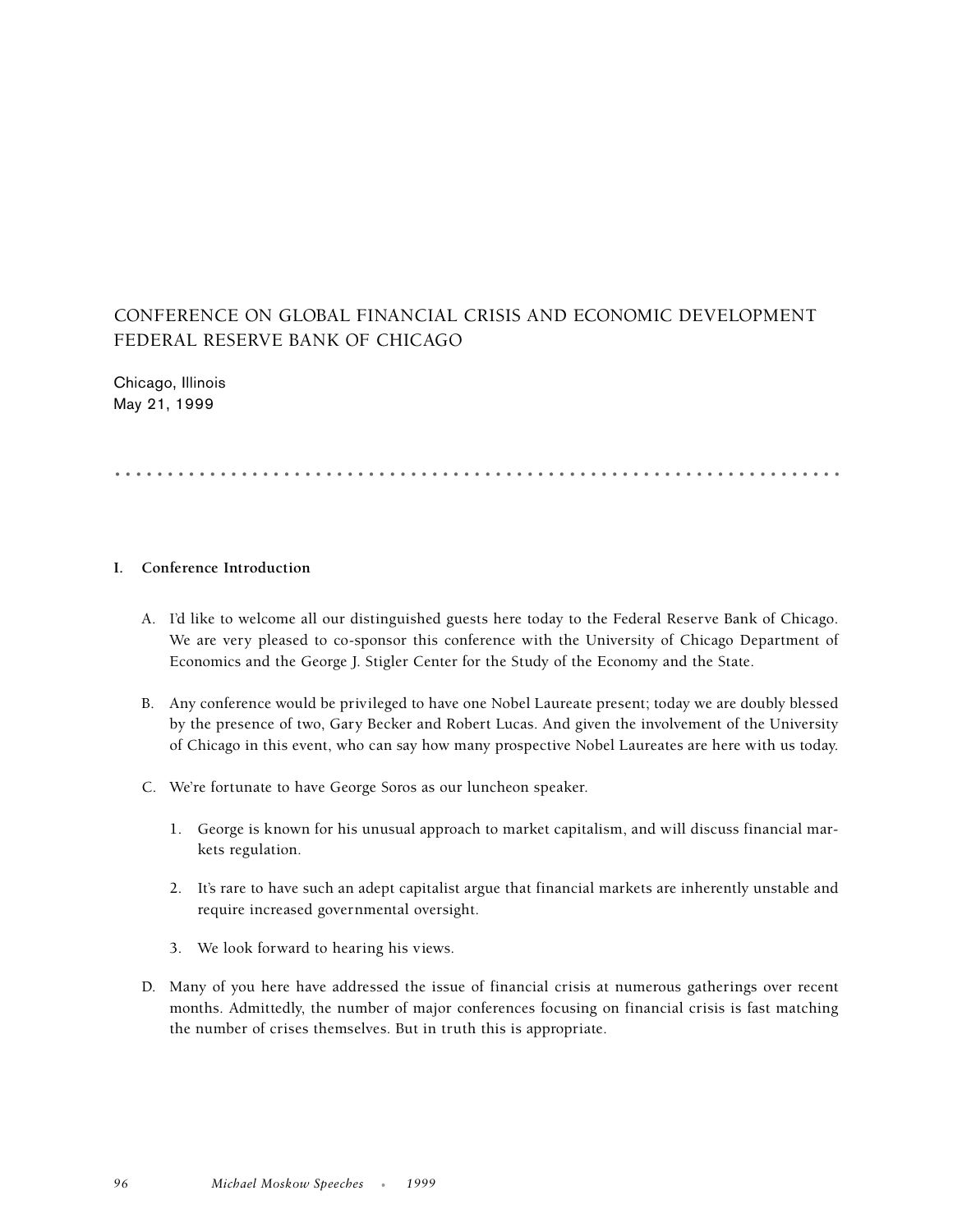- 1. This is a time of low inflation and high economic growth in the United States. Yet financial crises in other countries are practically nipping at each other's heels, as they increase in frequency, and severity.
- 2. Furthermore, financial crises are global in their impact. Addressing financial crisis should be of global concern — and of top priority — among academics, practitioners, and policy makers alike. One country's economic downturn is no longer only a domestic concern.
- E. As concerned academics, practitioners, and policymakers, I'm confident that we'll shed some light on the nature of these financial crises, as we discuss if and how they might be averted in the future. Perhaps some countries are particularly susceptible to financial contagion. Perhaps some new approaches to global crises are warranted.
- F. At our annual bank structure conference earlier this month, Joe Stiglitz aptly compared individual countries' experiences in the aftermath of financial crisis to that of a driver who's had an accident on a curve in the road.
	- 1. At first, it's assumed that it's the driver's lack of skill. But if more and more accidents occur on the same curve, that curve soon becomes as suspect as the drivers.
	- 2. Today we address ourselves to road safety on the route to international financial stability.
- G. The changing nature of the global economy may have serious implications for the economic development of emerging countries.
	- 1. Not only has the global economy become increasingly interdependent, but capital flows are at higher levels than ever before.
	- 2. Developing countries are particularly vulnerable to financial contagion and capital flight. It may be that developing countries are ill suited to protect themselves against financial crisis.
- H. The recent financial turmoil in Asia has caused some to question the sustainability of the Asian economic model.
	- Was financial crisis inevitable for these countries?
	- Certainly, the Asian model for economic growth was effective in the early stages of development. But what was the source of growth for these countries?
	- Should we credit, as Krugman (and Alwyn Young) argues, high growth of capital and labor?
	- Can we rely on neoclassical growth theory to explain these countries' economic development?
	- Can the standard economic paradigm explain the magnitude and rapidity of the economic collapse we've seen in several crisis countries?
- I. It's also possible that the current financial troubles are simply a temporary setback for developing countries on the road to convergence, that is, on the road to being on a par, economically, with developed countries.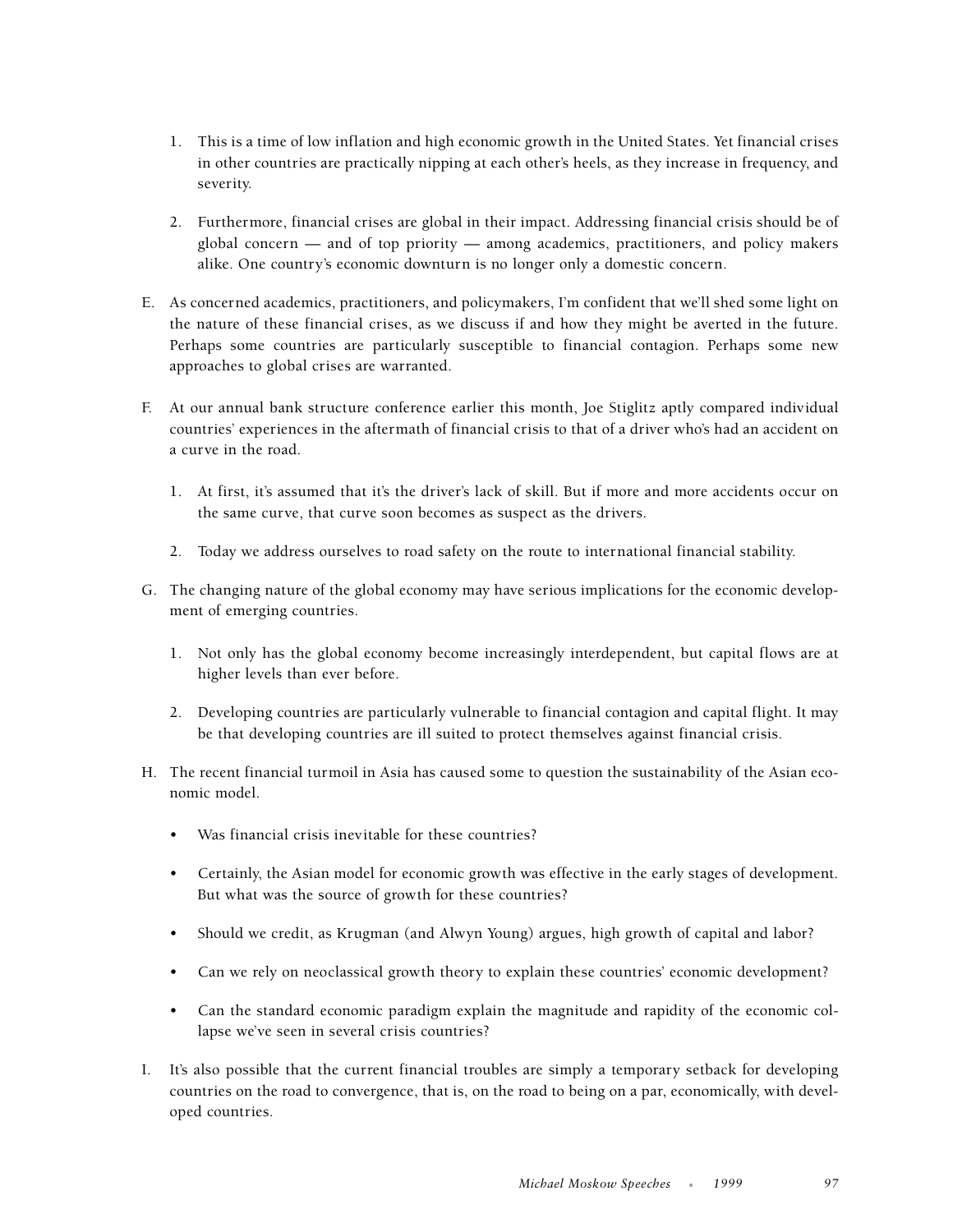- 1. With high rates of return, capital flows to developing countries were abundant prior to the crisis.
- 2. Thanks to this abundance of capital, and emulation of technology, convergence did indeed seem underway.
- J. And we must ask whether the economic problems these emerging countries are experiencing were caused by their pattern of growth at all.
	- 1. Some would argue that non-market strategies such as relationship lending and state-managed investment may have caused problems for these countries as they moved beyond the nascent stage of development.
		- Without the price mechanism steering investment and production decisions, inefficient allocations can be expected to occur.
	- 2. Is it possible that a crisis occurred because such inefficient allocations, overlooked during periods of high economic growth, eventually had dire consequences.
		- What is the future for these emerging economies?
		- Has the Asian economic miracle ended, or will it reemerge?
- K. We'll begin the conference today by discussing Thailand, the first in a series of case studies meant to illustrate the elements of crisis and recovery in greater detail.
	- 1. It's appropriate to begin with Thailand given that the devaluation of the Thai baht on July 2, 1997, was the first sign of the Asian financial crisis.
	- 2. Thailand along with Korea, Indonesia, and Malaysia were the first to suffer difficulties and bore the brunt of the crisis. Thailand's financial markets are now beginning to recover.
		- How is the economic recovery of Thailand proceeding now that the exchange rate has stabilized and interest rates have fallen below pre-crisis levels?
		- Has Thailand's fiscal stimulus package and structural reforms begun to take hold?
		- Can we share in the optimism that the country first to fall to the Asian crisis is now showing signs that the worst is over?
	- 3. These questions will be addressed by our first speaker.
- L. The case of Taiwan presents a marked contrast from that of Thailand.
	- 1. While Taiwan experienced some characteristics of economic crisis, it didn't suffer the same fate.
	- 2. Taiwan is characterized by a healthy domestic economy with large foreign reserves and a very stable currency.
		- Why was Taiwan spared from the brunt of the Asian crisis?
- M. Later this morning we'll turn our analysis of global crisis to Latin America and focus on developments within Brazil and Argentina.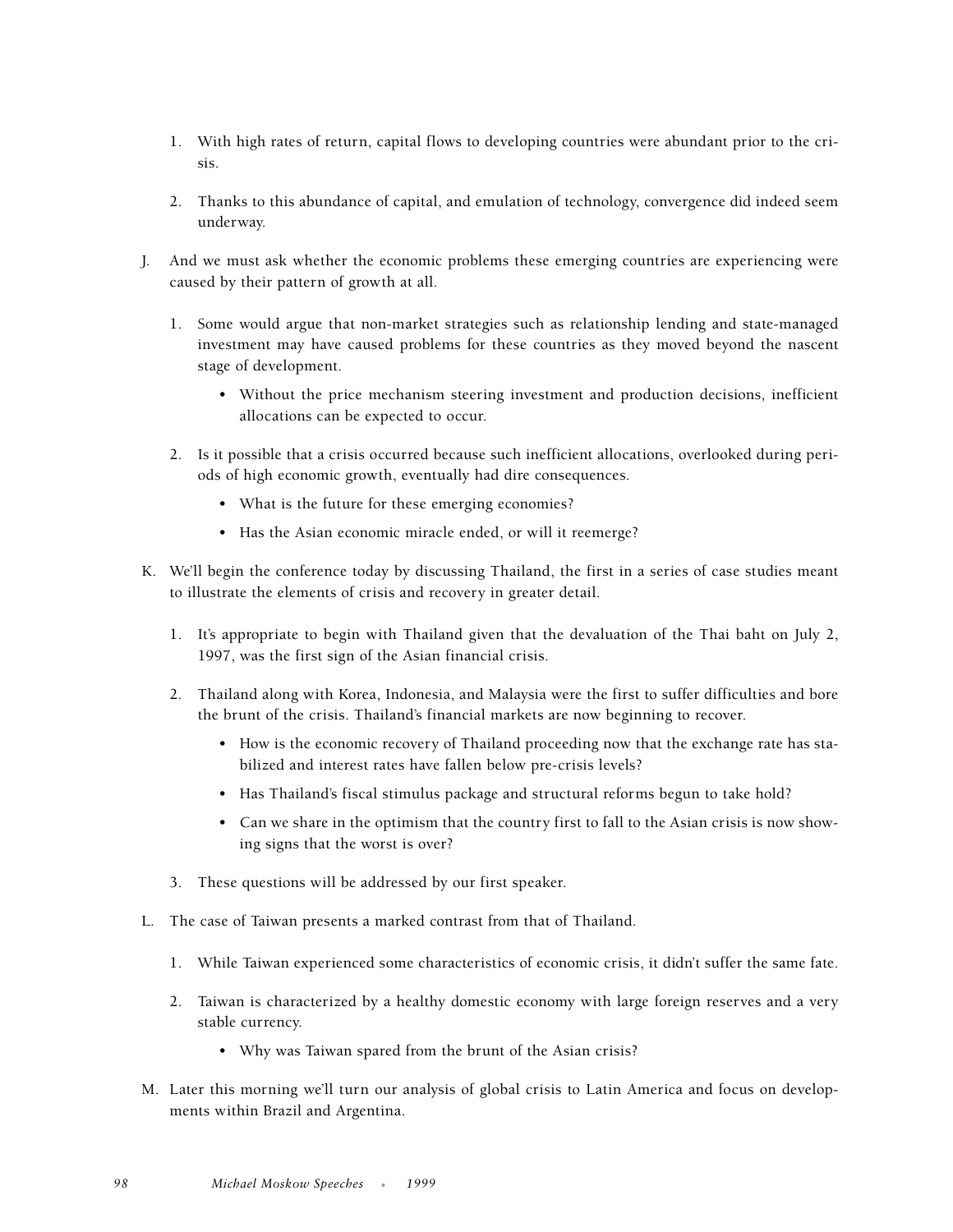- 1. Both countries account for a large share of Latin American output, with Brazil contributing nearly a third of total output within the region.
- 2. We've seen limited contagion effects in Brazil so far, but only time will tell if Brazil's economy will be protected over the long term.
- 3. The real plan has shown real promise as inflation has been cut from levels of above 2000% in 1993-94, to 3.5% in 1998.
- 4. Brazil must still contend with increasing fiscal and current account deficits; how Brazil deals with these issues will be of great consequence to us all given that Brazil's economy is crucial to the financial health of all of Latin America.
- N. Argentina's economy has strong implications for Latin America as well.
	- 1. The Argentinean situation typifies the growing demand for new methods to protect against volatility.
	- 2. Their current examination of "Dollarization", that is, the total elimination of the Argentine currency and its replacement with the US dollar, shows the great lengths to which this country will consider to protect its economy from financial contagion.
- O. The economic turmoil confronting these and other countries has profound implications on the United States.
	- 1. The U.S. has continued to provide refuge from the financial storm that has affected the global economy.
	- 2. U.S. consumers and investors accounted for nearly half of the growth in the world's demand and output last year.
	- 3. Price stability, high labor productivity, and our current budget surplus have contributed to the health of the U.S. economy.
	- 4. However, the ability of the United States to sustain the global economy can not continue indefinitely.
	- 5. The recovery of other nations from financial crisis is an important factor that will affect our future economic growth in the U.S.
- P. I look forward to the presentations and discussions during this conference.
	- 1. Today we hope to hear from a selection of diverse perspectives to better understand recent financial crises, and what lessons can be learned in order to reduce their occurrences in the future.
	- 2. I believe this conference has gathered together some of the finest minds in our discipline; I have no doubt that we can shed some light here today on one of the central problems presently facing global economic progress.